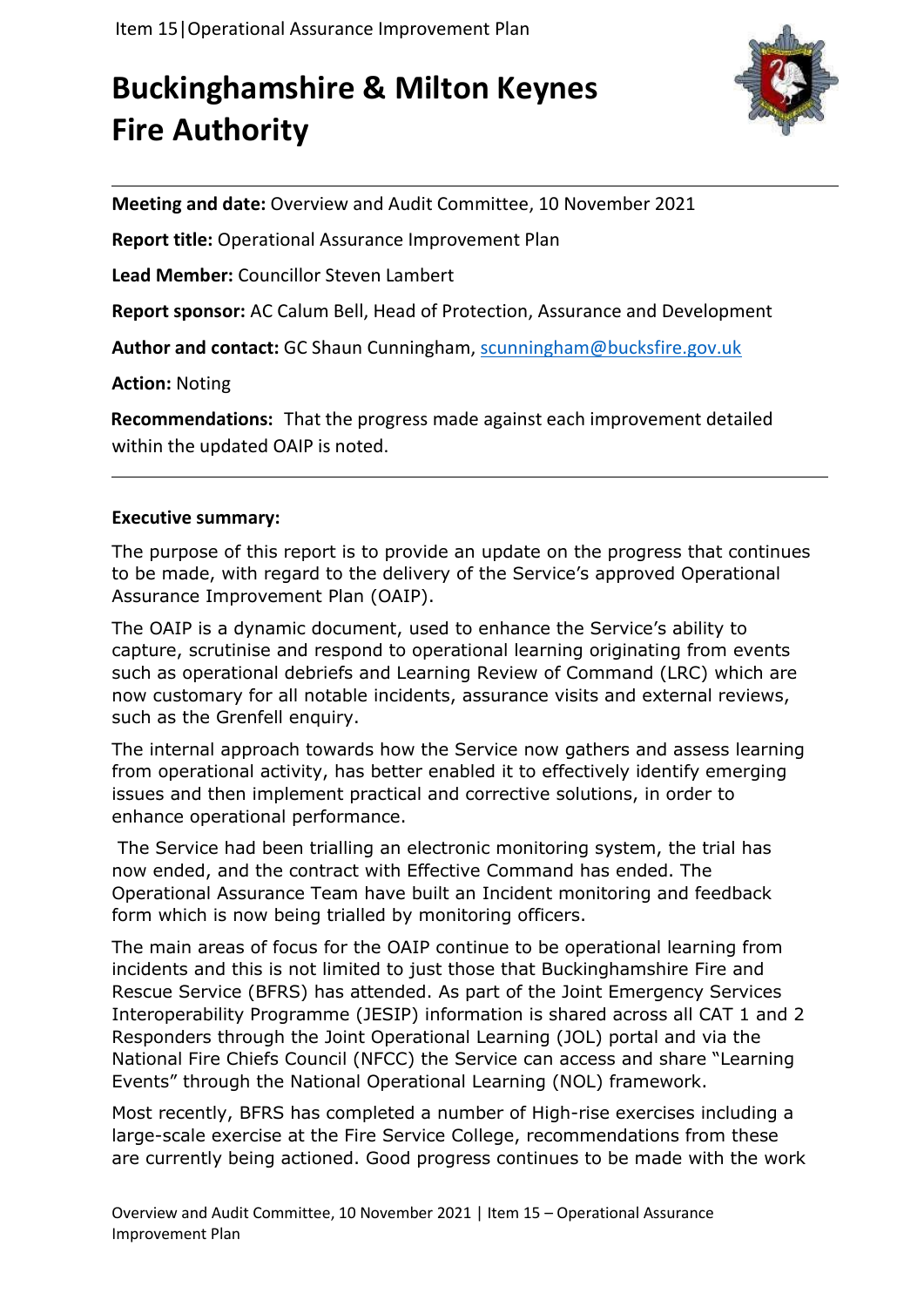and actions produced from the Grenfell Tower Inquiry and the project lead will provide further detail.

The OAIP is reviewed by the Operational Assurance Group (OAG), an agenda item is to re-visit archived recommendations of interest to confirm actions, as a consequence of the OAG held 26/05/2021 three recommendations were returned to the live OAIP to be reviewed, these are currently now showing as "in progress" with an expectation to close them at the next OAG.

# **Financial implications:**

There are no direct financial implications associated with this report, as all expenditure is contained within existing budgets. The trial for the electronic monitoring system is now complete and the cost was £2,950 for two trial periods of 6 months.

#### **Risk management:**

Delivery of the OAIP will contribute towards ensuring the Service's operational safe systems of work are continuously improved to conform to the latest safety standards and are efficient, effective and responsive to significant changes in the external or internal environments.

Failure to deliver the OAIP could expose:

- the Service, its personnel and the public to operational, health and safety risks;
- Buckinghamshire & Milton Keynes Fire Authority (BMKFA) to reputational and / or financial risks.

The OAIP will inform the ongoing development of the operational workforce plan particularly in relation to areas such as maintenance of operational skills, acquisition training and assessment.

# **Legal implications:**

There are no negative legal implications associated with this report.

# **Privacy and security implications:**

The OAIP does not raise any privacy or security issues.

# **Duty to collaborate:**

Although the Authority has committed to a default position of collaboration with Thames Valley Fire and Rescue Authorities (FRAs). The OAIP relates specifically to BFRS operational activity, however any opportunity to collaborate will be explored, as will the sharing of any identified operational learning.

# **Health and safety implications:**

There are no negative implications on health and safety associated with this report. The delivery of the OAIP will continue to promote and enhance the existing health and safety culture within the Service.

# **Environmental implications:**

Delivery of the OAIP will enhance the Service's ability to identify and manage potential environmental hazards in both the internal and external surroundings.

Overview and Audit Committee, 10 November 2021 | Item 15 – Operational Assurance Improvement Plan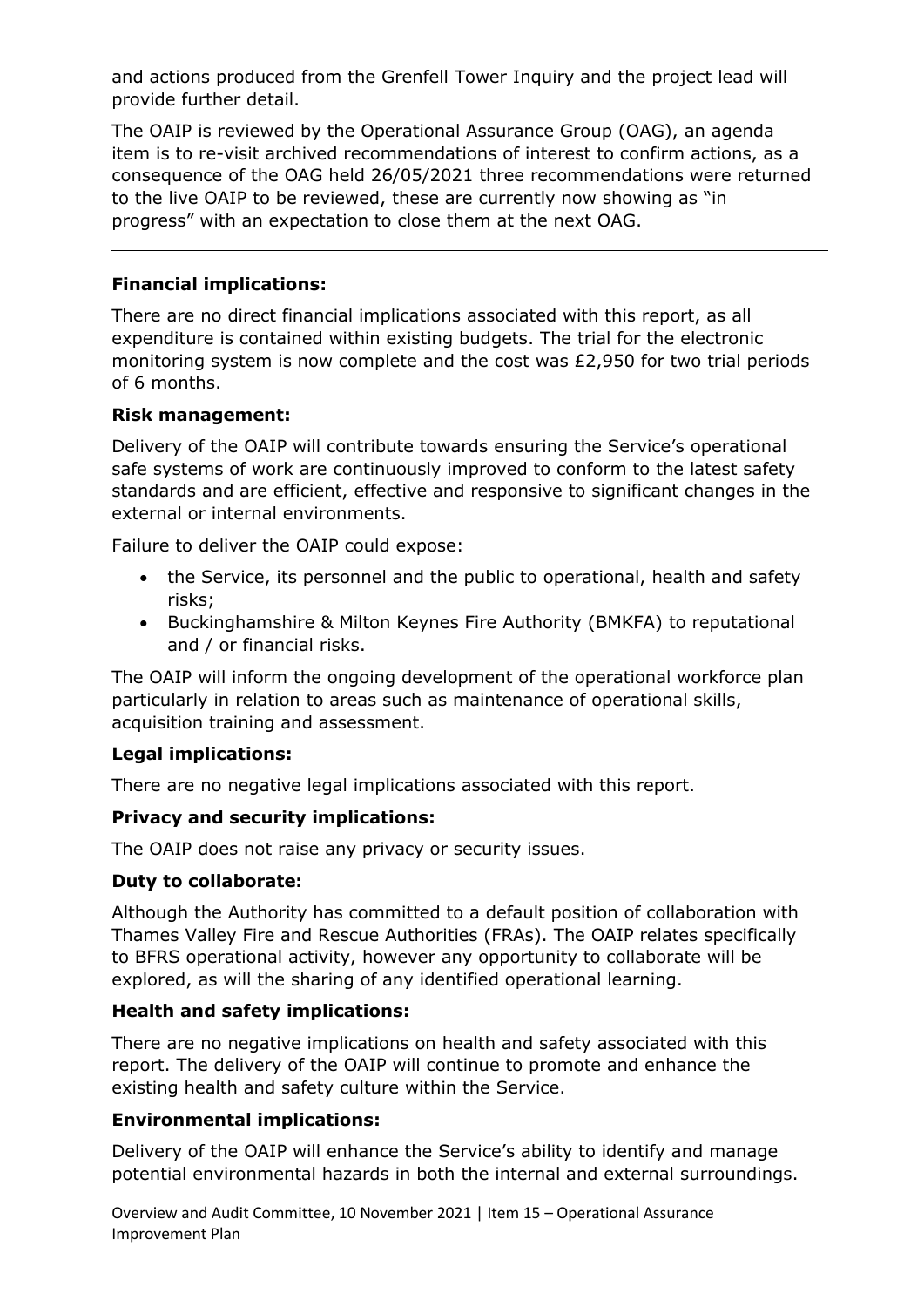# **Equality, diversity, and inclusion implications:**

No immediate issues identified in relation to the OAIP, however, IIAs and DPIAs will be completed for any changes that result from any subsequent activity, where there is the potential for equality, diversity and privacy issues to arise.

#### **Consultation and communication:**

Learning from operational activity or recommendations following debrief and assurance visits are routinely published and communicated to all staff, utilising either the Intranet or Operational Assurance newsletter. This approach is intended to ensure there is a clear understanding and appreciation of the collective responsibility there is toward continuous improvement in respect to operational performance.

From a monitoring and reporting perspective, the Head of Protection, Assurance and Development leads on the improvement plan and is chair of the Operational Assurance Group (OAG).

The Head of Operational Training and Assurance has responsibility for delivering the OAIP in conjunction with the OA team.

#### **Background papers:**

Overview and Audit Committee: 17 March 2021 (item 14)

#### <https://bucksfire.gov.uk/documents/2021/03/oa-item-14.pdf/>

| <b>Appendix</b> | Title                                  | <b>Protective Marking</b> |
|-----------------|----------------------------------------|---------------------------|
|                 | Operational Assurance Improvement Plan |                           |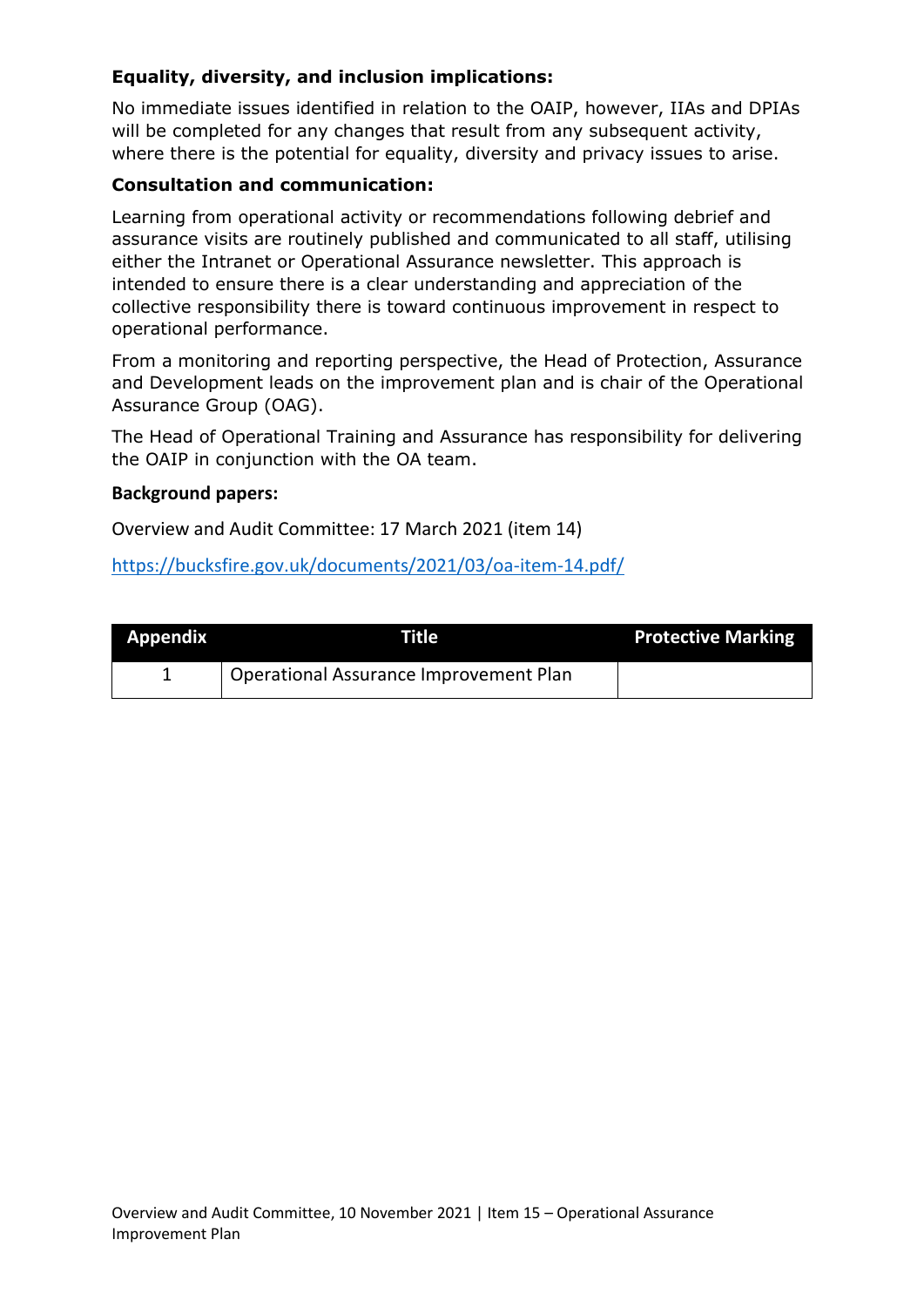| Ref  | <b>Report Title</b>                                                                   | <b>Section</b>                                    | Recommendation               | <b>Action</b>                                                                                                                                                                                                                                                     | Priority | Lead<br>Officer | Lead Dept          | Start date<br>(Authorised | <b>Delivery Date</b> |               | RAG Progress & Issues Report                                                                                                                                                                                                                                                                                                                                                                                                                                                                                                                                                                                                                                                                                                                                                                                                                                                                                                                                                                                                                                                                                                                                                                                                                                                                                                                                                                                                                                                                                                                                                                                                                                                                                                                                                      | <b>Status</b>      |
|------|---------------------------------------------------------------------------------------|---------------------------------------------------|------------------------------|-------------------------------------------------------------------------------------------------------------------------------------------------------------------------------------------------------------------------------------------------------------------|----------|-----------------|--------------------|---------------------------|----------------------|---------------|-----------------------------------------------------------------------------------------------------------------------------------------------------------------------------------------------------------------------------------------------------------------------------------------------------------------------------------------------------------------------------------------------------------------------------------------------------------------------------------------------------------------------------------------------------------------------------------------------------------------------------------------------------------------------------------------------------------------------------------------------------------------------------------------------------------------------------------------------------------------------------------------------------------------------------------------------------------------------------------------------------------------------------------------------------------------------------------------------------------------------------------------------------------------------------------------------------------------------------------------------------------------------------------------------------------------------------------------------------------------------------------------------------------------------------------------------------------------------------------------------------------------------------------------------------------------------------------------------------------------------------------------------------------------------------------------------------------------------------------------------------------------------------------|--------------------|
|      |                                                                                       |                                                   |                              |                                                                                                                                                                                                                                                                   |          |                 |                    | by OAG)                   |                      |               |                                                                                                                                                                                                                                                                                                                                                                                                                                                                                                                                                                                                                                                                                                                                                                                                                                                                                                                                                                                                                                                                                                                                                                                                                                                                                                                                                                                                                                                                                                                                                                                                                                                                                                                                                                                   |                    |
|      |                                                                                       |                                                   |                              |                                                                                                                                                                                                                                                                   | H/M/L    | Resp.           |                    |                           |                      | <b>Status</b> |                                                                                                                                                                                                                                                                                                                                                                                                                                                                                                                                                                                                                                                                                                                                                                                                                                                                                                                                                                                                                                                                                                                                                                                                                                                                                                                                                                                                                                                                                                                                                                                                                                                                                                                                                                                   |                    |
| ROA3 | <b>Review of</b><br>Operational<br><b>Arrangements</b><br>eview of Operational Arrang | Element<br>18, 19, 20, 21, 22,<br>23, 24, 25, 26, | <b>Operational Assurance</b> | Actions contained within<br>recommendations table of<br>report.                                                                                                                                                                                                   | M        | SCun / JN       | Ops<br>Assurance   | 05/06/2019                |                      |               | 18-Complete, 19.-Complete, 20.-Complete, 21.-Complete, 22.-Complete, 23.-<br>Complete, 24 Open, 25. Complete, 26. Complete<br>Revised quote received, Effective Command update to be presented at OAG by SC<br>OA 26/05/2021 (JN 06/05/2021)<br>OAG 26/5/2021 JN advised that whilst the 'K Lamb Associates' software provides a<br>highly effective command system it does not meet the broader requirements of an<br>active monitoring system and that it has therefore been necessary to maintain the<br>existing paper based / spreadsheet / email process in parallel during the pilot. It<br>was therefore agreed that:<br>• the pilot for this be terminated with the proviso that a check be carried out to<br>ensure that this can be done free of any contractual obligations to K Lamb<br>Associates -> JN: pilot terminated free of contractual obligations<br>• we fully revert to reliance on the current paper based process;<br>other options for providing an active monitoring system be explored e.g. MS365<br>(also JN to liaise with Steve Leonard at RBFRS who has been involved in procuring /<br>developing similar); -> JN: see below<br>. SC to liaise with Finance to establish any implications of the above for the £40k<br>funding provision set aside for the system over the next four years -> 27/08/2021<br>SC: no financial implications, £10,000 allocated to ICT for effective command, to be<br>re-allocated<br>Details to be confirmed and provided to CB who will brief SMT in advance of any<br>new proposal being submitted -> 03/09/2021 JN: MS Forms documents<br>(monitoring and feedback report forms) have been edited following feedback from<br>user groups. This is zero cost as it is part of our existing MS365 licence to be | <b>In-Progress</b> |
|      |                                                                                       |                                                   |                              | OAL report November 2019 Arrangements for incidents involving high-rise procedures and initial command support (consolidated actions)                                                                                                                             |          |                 |                    |                           |                      |               | presented at OAG 08/09/2021<br>. Elaising with Emily Hilling regarding the branding;<br><b>Pereparation of supporting guidance on completing the forms;</b>                                                                                                                                                                                                                                                                                                                                                                                                                                                                                                                                                                                                                                                                                                                                                                                                                                                                                                                                                                                                                                                                                                                                                                                                                                                                                                                                                                                                                                                                                                                                                                                                                       |                    |
| 1    | OAL report 2019                                                                       | High-rise                                         | R1 & R2                      | OIN-TV-619 Fires in Tall<br>Buildings now published to<br>replace TOG. This will be<br>split into the following OINs:<br>Fires in tall buildings,<br>Evacuation of complex<br>buildings, Wind driven fires,<br>FSG.                                               | M        | ST              | Response<br>Policy | 30/09/2020                |                      |               | These are written, but need to go through consultation and approval processes (ST<br>20/09/2020)<br>Consultation ends 6th November, with a view to approve @ PSG 19th November,<br>published ASAP after this. Liaison with TVFCS ongoing for Evacuation and FSG<br>documents (DT 13/10/2020).<br>OINS Published:<br>Fires in tall buildings, Wind driven fires, Evacuation and rescue<br>Complete- Close (ST 07/12/20)                                                                                                                                                                                                                                                                                                                                                                                                                                                                                                                                                                                                                                                                                                                                                                                                                                                                                                                                                                                                                                                                                                                                                                                                                                                                                                                                                            | Complete           |
|      |                                                                                       |                                                   | R <sub>3</sub>               | BFRS to review contingency<br>storage of risk information,<br>as vision does not support<br>the downloading of large<br>quantities of information.<br>Consider removing risk<br>information from the tip<br>sheet and making this<br>information available on RD. | M        | ST              | Response<br>Policy | 30/09/2020                |                      |               | Risk information is backed up by Vision, with a review beginning to ensure this is<br>relevant and effective.<br>Over the border information stored and shared on RD (DT 13/10/2020).<br>The Operational Risk Information Assistant has been tasked to cleanse<br>unnecessary data from the Vision system in liaison with stations reviewing risks.<br>Vision has been the duplicate platform for risk information for many years, so<br>should be able to store and transmit the information as it always has. Detailed risk<br>information is shared across border via Resilience Direct (ST 01/12/2020).                                                                                                                                                                                                                                                                                                                                                                                                                                                                                                                                                                                                                                                                                                                                                                                                                                                                                                                                                                                                                                                                                                                                                                       | Complete           |
|      |                                                                                       |                                                   | R4                           | BFRS to consult with TVFCS<br>and have an agreed SSRI<br>template which can assist<br>mobilising officers                                                                                                                                                         | M        | ST              | Response<br>Policy | 30/09/2020                |                      |               | Liaison with TVFCS on template, inputting into implementation of new SSRI<br>module within PRM. This is being worked regionally to ensure an aligned approach<br>(DT 13/10/2020).<br>Work continues to bring an aligned methodology and risk information template<br>together across the Thames Valley. Oxfordshire and Buckinghamshire have<br>developed similar methodology, which includes the same risk information.<br>Consulting with TVFCS to ascertain the value of this information to the mobilising<br>officer. (ST 07/03/2021)<br>Have consulted with Simon Harris - Mobilising officer does not require access to<br>the full risk information on an agreed template, however risk information has been<br>made available via Resilience Direct mapping and can be opened up to TVFCS staff<br>if they require it. (ST 06/05/2021)<br>OAG 26/5/2021 - feedback awaited from SHa on mapping tool. However, action<br>can be marked as complete given no requirement for mobilising officer to have<br>access to SSRI template.                                                                                                                                                                                                                                                                                                                                                                                                                                                                                                                                                                                                                                                                                                                                        | Complete           |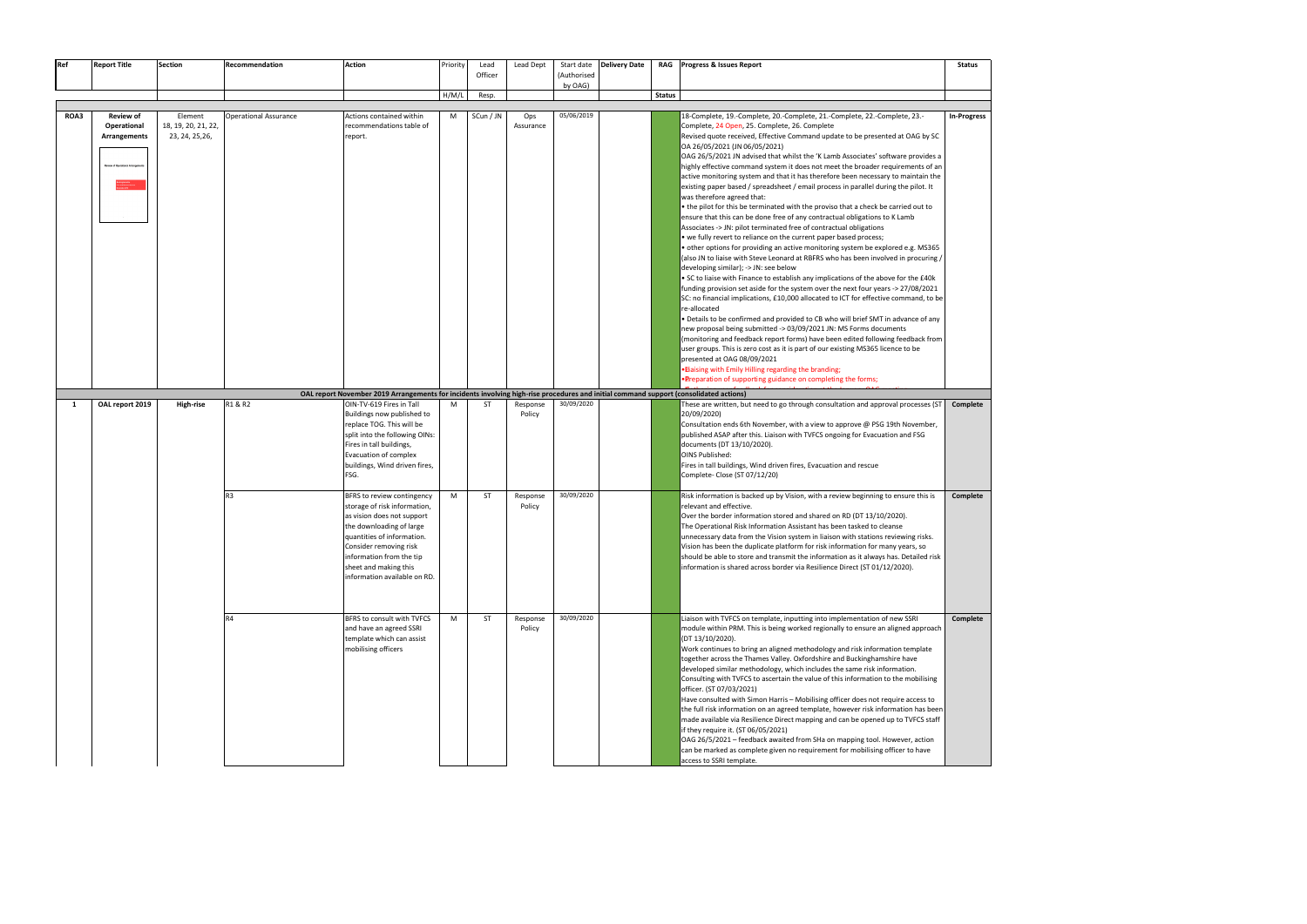| $\overline{2}$          |                          | R5, R6, R9<br>R <sub>8</sub> | A full training package and<br>programme should be<br>developed with the new SSRI<br>system to ensure all staff are<br>aware how to complete SSRI<br>audits, upload the<br>information and complete<br>site exercising.<br>Ensure high-rise procedural<br>information and training                             | M<br>M | <b>SH</b><br>ST | Response<br>Policy<br>Response<br>Policy | 30/09/2020<br>30/09/2020 | This will be actioned once the new module is being trialled, ready for<br>implementation (DT 13/10/2020).<br>Active are still building the test platform/database-training will take place as part<br>of the roll out in 2021-22. (ST 07/03/2021)<br>No further update. Active still building platform. Training will be provided as part<br>of the new SSRI database rollout (ST 06/05/2021)<br>OAG 26/5/2021 - keep open pending roll-out of SSRI database training.<br>02/09/2021 SH: training package is being built with the expectation the system will<br>be live by April 2022<br>08/09/2021 SH: System will be piloted with 3 stations during October / November<br>with a view to roll out to all stations by April 2022.<br>The intranet has become easier to use in the past 6 months with the use of #.<br>Navigation of NOG takes practice (ST 20/09/2020).                                                                                                                                                                                                                                                                                                                                                                                                                                                                                                                                                                                                                                                                                                                                                                                                                                                                                                                                                                                                                                              | In-progress<br>Complete |
|-------------------------|--------------------------|------------------------------|----------------------------------------------------------------------------------------------------------------------------------------------------------------------------------------------------------------------------------------------------------------------------------------------------------------|--------|-----------------|------------------------------------------|--------------------------|------------------------------------------------------------------------------------------------------------------------------------------------------------------------------------------------------------------------------------------------------------------------------------------------------------------------------------------------------------------------------------------------------------------------------------------------------------------------------------------------------------------------------------------------------------------------------------------------------------------------------------------------------------------------------------------------------------------------------------------------------------------------------------------------------------------------------------------------------------------------------------------------------------------------------------------------------------------------------------------------------------------------------------------------------------------------------------------------------------------------------------------------------------------------------------------------------------------------------------------------------------------------------------------------------------------------------------------------------------------------------------------------------------------------------------------------------------------------------------------------------------------------------------------------------------------------------------------------------------------------------------------------------------------------------------------------------------------------------------------------------------------------------------------------------------------------------------------------------------------------------------------------------------------------|-------------------------|
| 3                       |                          | R5, R9                       | packages are easily<br>accessible<br>Operational Assurance to<br>promote high-rise exercising<br>as part of the exercise<br>programme and to look to<br>carryout Service level<br>exercises within Service or at<br>the Fire Service College. To<br>include themes of stay put to<br>full building evacuation. | M      | JN              | Operational<br>Assurance                 | 30/09/2020               | OAT Watch Commander tasked with finding suitable venues. Operational Training<br>manger also in discussion with FSC about holding high Rise exercise there (SG<br>03/12/2020).<br>The first exercise to look at the instigation and set up of high rise procedures is<br>planned for High Wycombe on the 26/04/2021 (SG 17/03/2021).<br>A simulated High Rise exercise was conducted by HWYC crews at the Eden Centre<br>on the 27/04/2021; WAS conducted a High Rise exercise at the Jurys Inn on<br>12/05/2021; SC Operational Training has arranged a High Rise exercise at FSC on<br>the 19/06/2021, OAT have/ will be in attendance at all exercises, feedback will be<br>collated and a thematic review conducted. OAT are encouraging Operational Staff<br>to consider high rise scenario planning as part of the ongoing exercise programme<br>(JN 19/05/2021)<br>OAG 26/5/2021 Recommendation to consolidate all high-rise exercise related<br>actions into one. Also ensure that all learning from planned exercises is captured<br>cumulatively to inform future exercise planning and debriefing.<br>03/09/2021 JN: LRC Stephenson House, Ex Eden High-Rise, Ex Nakatomi, Ex Hyatt<br>Regency recommendations provided to OAG for review at meeting 08/09/2021.<br>08/09/2021 CB: asked that all of the key lessons identified from recent high-rise<br>incidents and exercises be consolidated and reported back to the January OAG<br>meeting for discussion and consideration of further steps required to embed<br>within operational procedures and practice.<br>It was also confirmed that TVLRF has not been included within the scope of the<br>recent high-rise exercise conducted at the FSC. Suzanne (SC) to liaise with Phill<br>Mould and Shaun Cunningham (SCun) regarding potential to include TVLRF within<br>scope of future exercise plans and then liaise with Ben Axelson as required. | In-progress             |
| $\overline{\mathbf{a}}$ |                          | R7                           | Discuss with GC TVFCS how<br>risk critical information is<br>passed from TVFCS to the<br>Incident Commander and is<br>there a formal process for<br>this.                                                                                                                                                      | M      | Scun            | <b>GC Training &amp;</b><br>Assurance    | 30/09/2020               | The requirement to pass information to crews is contained within our Fire Survival<br>Guidance training and supporting documentation (SH 21/09/2020).                                                                                                                                                                                                                                                                                                                                                                                                                                                                                                                                                                                                                                                                                                                                                                                                                                                                                                                                                                                                                                                                                                                                                                                                                                                                                                                                                                                                                                                                                                                                                                                                                                                                                                                                                                  | Complete                |
| 5                       |                          | R9, R10                      | Discuss with Fire Service<br>College the introduction of<br>high-rise scenarios into L2<br>incident command re-<br>validation both in Group<br>discussion and as part of the<br>assessed scenario                                                                                                              | M      | DG              | Operational 30/09/2020<br>training       |                          | I have asked for High rise exercise's to be added on the re-qualification for all level   In-Progress<br>2 incident commanders (DG 02/12/2020).<br>The FSC has a High Rise scenario that they can use as one of the scenarios for<br>recertification course (AB 16/03/2021)<br>Following a conversation with the FSC, this has been actioned.<br>The request for a Highrise scenario to be added to future level 2 will start with the<br>next refreshers. (DG 06/05/2021)<br>26/5/2021 OAG - remain open to ensure exercise scenario is 'fit for purpose' -<br>await feedback from next L2 refresher.<br>02/09/2021 DG: feedback has been requested from latest L2 refresher delegates,<br>awaiting response.                                                                                                                                                                                                                                                                                                                                                                                                                                                                                                                                                                                                                                                                                                                                                                                                                                                                                                                                                                                                                                                                                                                                                                                                         |                         |
| 6                       | Command Support R12, R14 |                              | Produce and deliver a<br><b>Command Support training</b><br>package to all operational<br>crews                                                                                                                                                                                                                | M      | JN              | Operational<br>training                  | 30/09/2020               | The draft Command Support was presented to OAT on the 30/09/2020. Following<br>amendments, this will be rolled out in January 2021 (SG 17/09/2020).<br>The Command Support package is now being rolled out and is expected to be<br>complete by end of April 2021. (SG 07/03/2021).<br>The Command Support package has been rolled out, the last presentation was on<br>the 11 May, this item is now complete - CLOSE (JN 11/05/2021)<br>OAG 26/05/2021 - confirmed as complete.                                                                                                                                                                                                                                                                                                                                                                                                                                                                                                                                                                                                                                                                                                                                                                                                                                                                                                                                                                                                                                                                                                                                                                                                                                                                                                                                                                                                                                       | Complete                |
| 6                       |                          | R13                          | Produce an Operational<br>Assurance newsletter article<br>promoting the Decision<br>Control Process for L1<br>commanders                                                                                                                                                                                       |        | JN              | Operational<br>Assurance                 | 30/09/2020               | Article published in the Sept/Oct newsletter (SG 03/12/2020)                                                                                                                                                                                                                                                                                                                                                                                                                                                                                                                                                                                                                                                                                                                                                                                                                                                                                                                                                                                                                                                                                                                                                                                                                                                                                                                                                                                                                                                                                                                                                                                                                                                                                                                                                                                                                                                           | Complete                |
| $\overline{7}$          |                          | R14                          | Develop an Incident<br>Command Unit training<br>package, as part of the<br><b>Incident Command Support</b><br>Review                                                                                                                                                                                           | M      | ST              | Response<br>Policy                       | 30/09/2020               | Incident Command Support Review now in the Corporate plan to be carried out<br>over the next 2 years. Training will form a main objective of this project (DT<br>13/10/2020).                                                                                                                                                                                                                                                                                                                                                                                                                                                                                                                                                                                                                                                                                                                                                                                                                                                                                                                                                                                                                                                                                                                                                                                                                                                                                                                                                                                                                                                                                                                                                                                                                                                                                                                                          | Complete                |
|                         |                          |                              |                                                                                                                                                                                                                                                                                                                |        |                 |                                          |                          | High Rise (LRC Stephenson House; Ex Eden; Ex Nakatomi consolidated actions)                                                                                                                                                                                                                                                                                                                                                                                                                                                                                                                                                                                                                                                                                                                                                                                                                                                                                                                                                                                                                                                                                                                                                                                                                                                                                                                                                                                                                                                                                                                                                                                                                                                                                                                                                                                                                                            |                         |

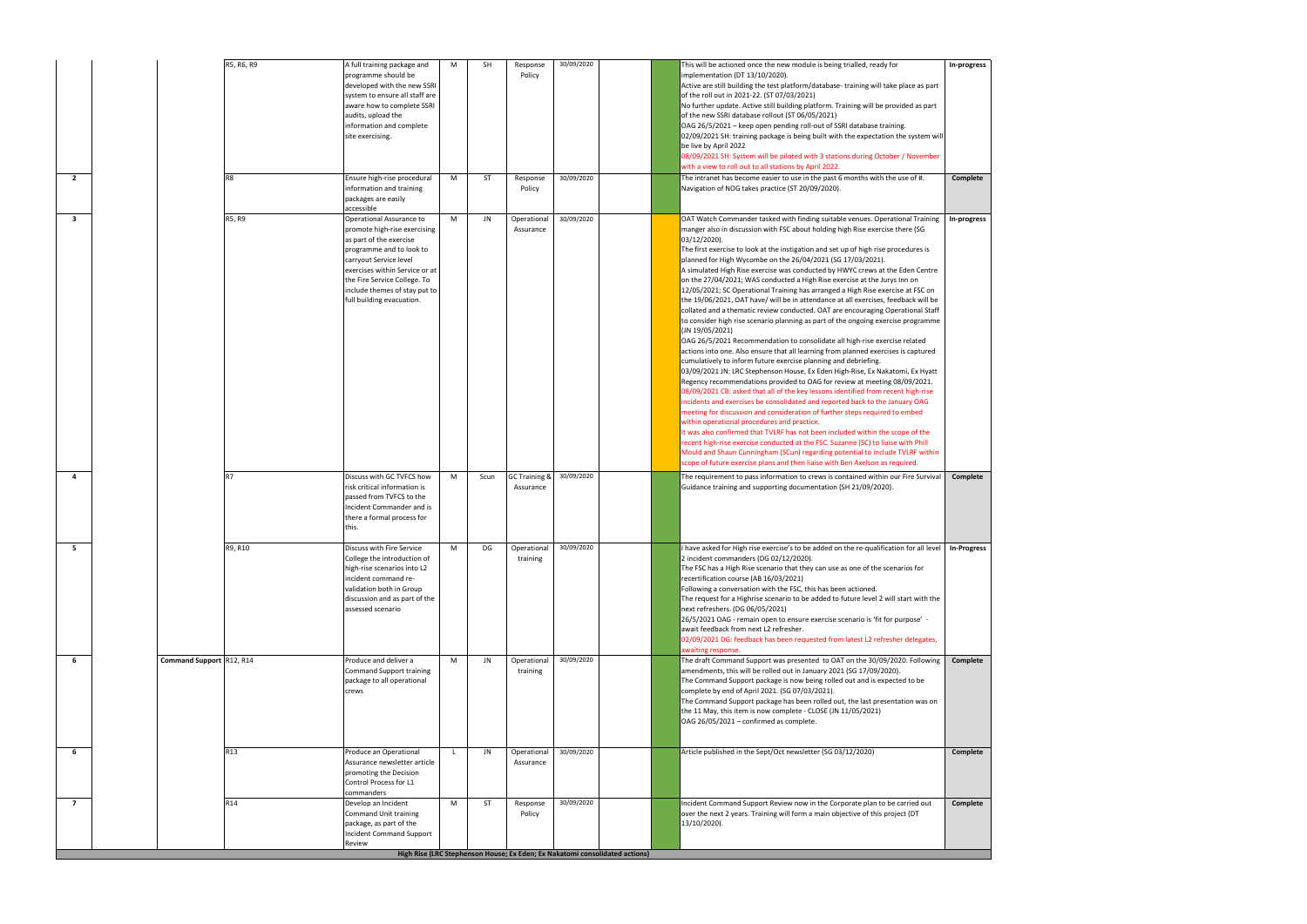| <b>Stephenson House</b><br><b>Ex Eden</b><br><b>Ex Nakatomi</b><br>存<br>Operational Assurance Incident Repo<br>- Stephenson House,<br>- Wetherburn Court,<br>- Bletchley.                                                                                                                                                                                                                                                                                                                                                                                                                                                                                   | <b>High-Rise</b> | R1 SSRI                          | Review of High-Rise SSRI<br>database to confirm if<br>information regarding siting<br>and reach of the TTL is<br>recorded within. Review<br>question set to ensure that<br>siting and reach of TTL is<br>assessed and recorded.                                                                                                                                                                  | M | <b>SH</b> | Response<br>Policy                               | 08/09/2021 | SH to share TTL siting / reach information with Kevin Dell.<br>New SSRI database has access, siting and location information to include siting<br>plans. Training package will mention TTL siting.                                                                                                       | <b>In-Progress</b> |
|-------------------------------------------------------------------------------------------------------------------------------------------------------------------------------------------------------------------------------------------------------------------------------------------------------------------------------------------------------------------------------------------------------------------------------------------------------------------------------------------------------------------------------------------------------------------------------------------------------------------------------------------------------------|------------------|----------------------------------|--------------------------------------------------------------------------------------------------------------------------------------------------------------------------------------------------------------------------------------------------------------------------------------------------------------------------------------------------------------------------------------------------|---|-----------|--------------------------------------------------|------------|----------------------------------------------------------------------------------------------------------------------------------------------------------------------------------------------------------------------------------------------------------------------------------------------------------|--------------------|
| PERSONAL BROSSMAN<br>the first that contains an initial for<br>entralizado de mais considerados a considerado bonseco acres casos tel.<br>Indias de la final con despois de final de considerado de final de la considerada.<br>Indias de la Contra de Hermelphia considerado de la considerada con<br>Péndengan Kabupat<br>Exercise Meksterei,<br>yn Ian, The Shik, Miliam Keyn,<br>13 May 2021<br><b>ATTER</b><br>an the advertise contact out at it is assume concentrate a high<br>Inc. Jury: Inc. Million Augmy - a from a citiz flast resistants<br>- Contactors managed in term the management of red and site<br>the waster constitution a basic te |                  | R2 Sector Roles/Responsibilities | Commanders to be reminded<br>that they should stay within<br>their sector locations and are<br>familiar with expected roles<br>and responsibilities.<br>Review available information<br>for each High-Rise Sector<br>Commander role<br>update/publish/standardise<br>relevant operational<br>information notes relating to<br>sectorisation, cross<br>reference in station<br>improvement plans. | M | SH/Scu    | Response<br>Policy/GC<br>Training &<br>Assurance | 08/09/2021 | High-Rise training/exercises to be carried out regularly to monitor and improve -<br>SCu<br>Review of available information - SH<br>This is linked to Grenfell recommendation 41<br>High-Rise improvement plan - self assessment received, Terratorial GCs North and<br>South, audits to be carried out. | <b>In-Progress</b> |
|                                                                                                                                                                                                                                                                                                                                                                                                                                                                                                                                                                                                                                                             |                  | R3 ICS                           | Commanders to be reminded<br>of the requirement to wear<br>the correct tabard and<br>inserts.                                                                                                                                                                                                                                                                                                    | M | JN        | Operational<br>Assurance                         | 08/09/2021 | Follow up article in OAT newsletter.                                                                                                                                                                                                                                                                     | <b>In-Progress</b> |
|                                                                                                                                                                                                                                                                                                                                                                                                                                                                                                                                                                                                                                                             |                  | R4 Waste                         | Commanders to be reminded<br>of the responsibility to<br>remove waste produced as a<br>result of FRS activities.                                                                                                                                                                                                                                                                                 | M | JN        | Operational<br>Assurance                         | 08/09/2021 | Follow up article published in JUN-JUL 2021 OAT newsletter                                                                                                                                                                                                                                               | <b>Complete</b>    |
|                                                                                                                                                                                                                                                                                                                                                                                                                                                                                                                                                                                                                                                             |                  | R5 EPO                           | Discussion with TVFCS to<br>clarify which EPO needs to<br>be contacted for each<br>geographical area.<br>Confirmation of EPO details<br>held.<br>Establish roles and<br>responsibilities through<br>discussion with MK/Bucks<br>EPO liaison.                                                                                                                                                     | M | BA        | GC<br>Resourcing                                 | 08/09/2021 | SHa / JN / SC to liaise regarding information currently held by TVFCS to ensure that<br>it is correct and up-to-date.                                                                                                                                                                                    | <b>In-Progress</b> |
|                                                                                                                                                                                                                                                                                                                                                                                                                                                                                                                                                                                                                                                             |                  | R6 H-R Procedures                | Commanders and crews<br>should have necessary<br>situational<br>awareness/familiarity<br>with/able to adapt High-Rise<br>procedures to suit incident.                                                                                                                                                                                                                                            | M | SCu       | GC Training & 08/09/2021<br>Assurance            |            | High-Rise training/exercises to be carried out regularly to monitor and improve.<br>Training Dept. sessions at the Gables.<br>Next T&A FSC exercises 16/17 November planned to be multi-agency/TVFRS High-<br>Rise exercises.                                                                            | <b>In-Progress</b> |
|                                                                                                                                                                                                                                                                                                                                                                                                                                                                                                                                                                                                                                                             |                  | R7 Procedures 2/3 line attack    | Review of current High-Rise<br>training, procedures and the<br>understanding of how they<br>are implemented by<br>operational crews and<br>ensure guidance addresses<br>mitigation of wind driven fire<br>risk.                                                                                                                                                                                  | M | SCu       | GC Training & 08/09/2021<br>Assurance            |            | High-Rise training/exercises to be carried out regularly to monitor and improve.<br>Training Dept. sessions at the Gables.<br>Next T&A FSC exercises 16/17 November planned to be multi-agency/TVFRS High-<br>Rise exercises.                                                                            | <b>In-Progress</b> |
|                                                                                                                                                                                                                                                                                                                                                                                                                                                                                                                                                                                                                                                             |                  | R8 ARAs                          | H&S to liaise with OAT after<br>reviewing ARAs from<br>incidents.<br>Refresh/discussion of OAT<br>ARA presentation when on<br>stations/add ARA<br>presentation to HEAT/follow<br>up OAT newsletter article<br>and quiz to confirm learning.                                                                                                                                                      | M | JN        | Operational<br>Assurance                         | 08/09/2021 | JN / CB to have follow-up meeting to review underlying issues with ARA non-<br>completion.<br>ARA thematic quiz to be released by OAT.                                                                                                                                                                   | <b>In-Progress</b> |

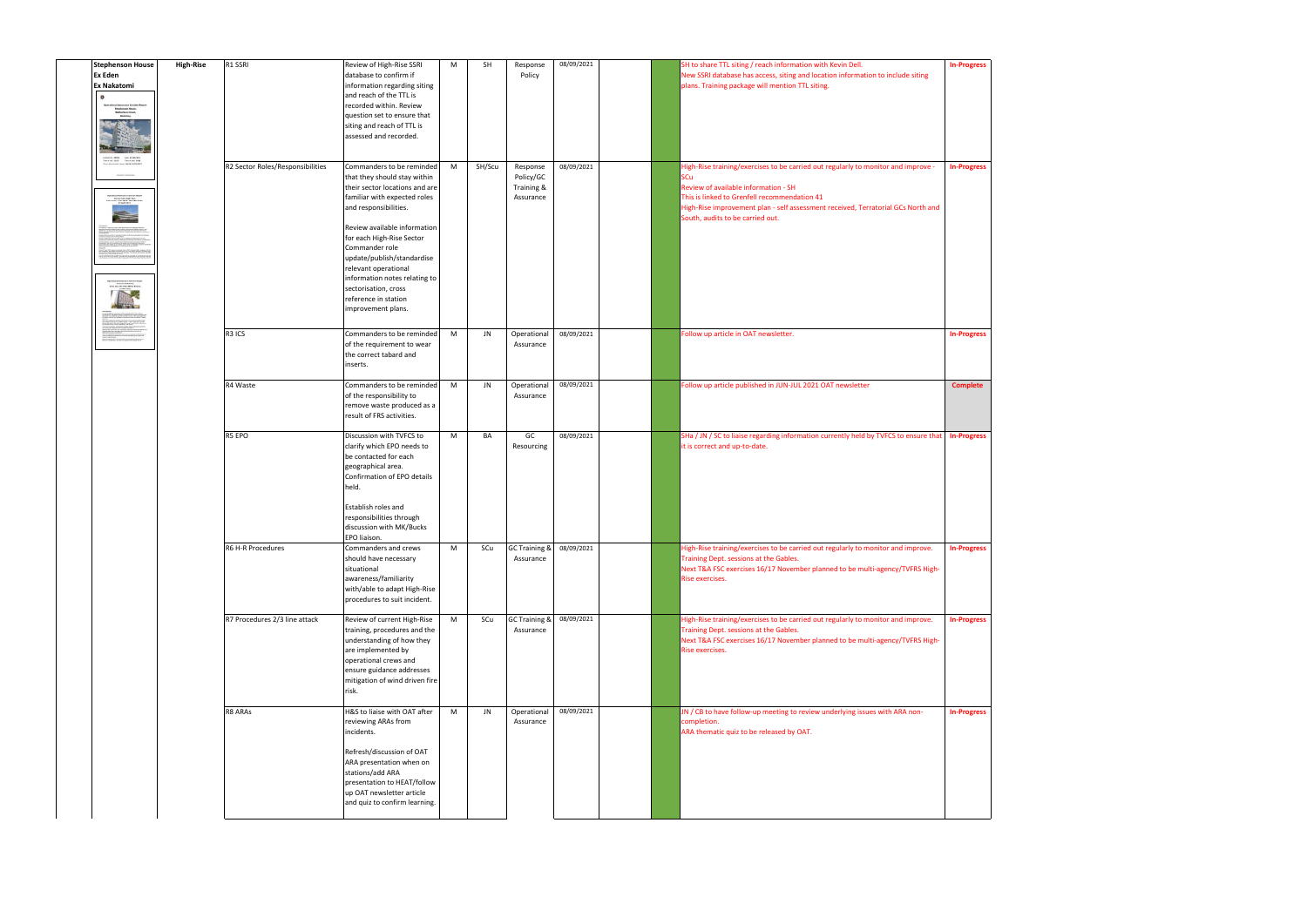| 08/09/2021<br>R9 Communications<br>Remind all of the importance<br>Work ongoing by Technical Department to publish TVOB - SH to report on<br>M<br>SH<br><b>In-Progress</b><br>Response<br>of having a communications<br>Policy<br>progress. Follow up article in OAT newsletter.<br>strategy in place especially at<br>New cadre of Airwave Tac-Ads being investigated by GC Thames Valley.<br>larger, more complex<br>incidents.<br>Commanders to be familiar<br>with radio equipment and<br>procedures of neighbouring<br>Services/other agencies and<br>use of multi-agency talk<br>groups/Airwave Tac-Ads.<br>R10 ICS/ICU<br>M<br>SH<br>08/09/2021<br>Ongoing review of Command Support function and Incident Command Unit - SH to<br>Prepopulate the ICU white<br>Response<br><b>In-Progress</b><br>boards with headings, PLAN,<br>Policy<br>report on progress.<br>OTHERS, HAZARDS etc<br>Confirm whether<br>appropriate training given to<br>the ICU crew.<br>08/09/2021<br>The Safety Observer (SO),<br>R11 Safety Observer role<br>SH<br>Safety observer, safety officer, safety sector commander - OAT newsletter article.<br>M<br>Response<br><b>In-Progress</b><br>once nominated, must<br>Policy<br>conduct and maintain<br>specific external fire<br>condition monitoring -<br>review available information<br>for the SO<br>role/update/publish.<br>Promote the role and<br>difference between safety<br>observer and safety officer, -<br>recommendations are also<br>applicable to other incident<br>types.<br>R <sub>12</sub> ICS<br>Review of current High-Rise<br>GC Training &<br>08/09/2021<br>High-Rise training/exercises to be carried out regularly to monitor and improve.<br>M<br>SCu<br><b>In-Progress</b><br>procedures and the<br>Training Dept. sessions at the Gables.<br>Assurance<br>understanding of how they<br>Next T&A FSC exercises 16/17 November planned to be multi-agency/TVFRS High-<br>are implemented by<br>Rise exercises.<br>operational commanders.<br>Commanders to ensure hand<br>up of command occurs<br>without compromising<br>incident progression at<br>critical times.<br>08/09/2021<br>R13 Loggist Trg<br>Provision of loggist training<br>SCu / SH GC Training &<br>Loggist training secured, booked in for FDO training in the near future.<br>M<br><b>In-Progress</b><br>for commanders.<br>Add to Command Support project - SH<br>Assurance<br>Explore opportunity to<br>standardise format across<br>the Thames Valley FRS.<br>R14 H-R/ Grenfell<br>JN / DT liaise to identify<br>DT/JN<br>08/09/2021<br>Meeting 12 OCT to discuss synergies.<br>M<br><b>In-Progress</b><br>Response<br>synergies between high-rise<br>Policy<br>and Grenfell project<br>recommendations and<br>consolidate into single plan<br>and communications<br>strategy.<br>08/09/2021<br>R15 Risk Register<br>SW to review risks associated<br>M<br>SW<br>AC Service<br><b>In-Progress</b><br>with high-rise review<br>Delivery<br>findings and consider for<br>inclusion in PRR Risk<br>Register. |  |  |  |  |  |
|--------------------------------------------------------------------------------------------------------------------------------------------------------------------------------------------------------------------------------------------------------------------------------------------------------------------------------------------------------------------------------------------------------------------------------------------------------------------------------------------------------------------------------------------------------------------------------------------------------------------------------------------------------------------------------------------------------------------------------------------------------------------------------------------------------------------------------------------------------------------------------------------------------------------------------------------------------------------------------------------------------------------------------------------------------------------------------------------------------------------------------------------------------------------------------------------------------------------------------------------------------------------------------------------------------------------------------------------------------------------------------------------------------------------------------------------------------------------------------------------------------------------------------------------------------------------------------------------------------------------------------------------------------------------------------------------------------------------------------------------------------------------------------------------------------------------------------------------------------------------------------------------------------------------------------------------------------------------------------------------------------------------------------------------------------------------------------------------------------------------------------------------------------------------------------------------------------------------------------------------------------------------------------------------------------------------------------------------------------------------------------------------------------------------------------------------------------------------------------------------------------------------------------------------------------------------------------------------------------------------------------------------------------------------------------------------------------------------------------------------------------------------------------------------------------------------------------------------------------------------------------------------------------------------------------------------------------------------------------------------------------------------------------------------|--|--|--|--|--|
|                                                                                                                                                                                                                                                                                                                                                                                                                                                                                                                                                                                                                                                                                                                                                                                                                                                                                                                                                                                                                                                                                                                                                                                                                                                                                                                                                                                                                                                                                                                                                                                                                                                                                                                                                                                                                                                                                                                                                                                                                                                                                                                                                                                                                                                                                                                                                                                                                                                                                                                                                                                                                                                                                                                                                                                                                                                                                                                                                                                                                                            |  |  |  |  |  |
|                                                                                                                                                                                                                                                                                                                                                                                                                                                                                                                                                                                                                                                                                                                                                                                                                                                                                                                                                                                                                                                                                                                                                                                                                                                                                                                                                                                                                                                                                                                                                                                                                                                                                                                                                                                                                                                                                                                                                                                                                                                                                                                                                                                                                                                                                                                                                                                                                                                                                                                                                                                                                                                                                                                                                                                                                                                                                                                                                                                                                                            |  |  |  |  |  |
|                                                                                                                                                                                                                                                                                                                                                                                                                                                                                                                                                                                                                                                                                                                                                                                                                                                                                                                                                                                                                                                                                                                                                                                                                                                                                                                                                                                                                                                                                                                                                                                                                                                                                                                                                                                                                                                                                                                                                                                                                                                                                                                                                                                                                                                                                                                                                                                                                                                                                                                                                                                                                                                                                                                                                                                                                                                                                                                                                                                                                                            |  |  |  |  |  |
|                                                                                                                                                                                                                                                                                                                                                                                                                                                                                                                                                                                                                                                                                                                                                                                                                                                                                                                                                                                                                                                                                                                                                                                                                                                                                                                                                                                                                                                                                                                                                                                                                                                                                                                                                                                                                                                                                                                                                                                                                                                                                                                                                                                                                                                                                                                                                                                                                                                                                                                                                                                                                                                                                                                                                                                                                                                                                                                                                                                                                                            |  |  |  |  |  |
|                                                                                                                                                                                                                                                                                                                                                                                                                                                                                                                                                                                                                                                                                                                                                                                                                                                                                                                                                                                                                                                                                                                                                                                                                                                                                                                                                                                                                                                                                                                                                                                                                                                                                                                                                                                                                                                                                                                                                                                                                                                                                                                                                                                                                                                                                                                                                                                                                                                                                                                                                                                                                                                                                                                                                                                                                                                                                                                                                                                                                                            |  |  |  |  |  |
|                                                                                                                                                                                                                                                                                                                                                                                                                                                                                                                                                                                                                                                                                                                                                                                                                                                                                                                                                                                                                                                                                                                                                                                                                                                                                                                                                                                                                                                                                                                                                                                                                                                                                                                                                                                                                                                                                                                                                                                                                                                                                                                                                                                                                                                                                                                                                                                                                                                                                                                                                                                                                                                                                                                                                                                                                                                                                                                                                                                                                                            |  |  |  |  |  |
|                                                                                                                                                                                                                                                                                                                                                                                                                                                                                                                                                                                                                                                                                                                                                                                                                                                                                                                                                                                                                                                                                                                                                                                                                                                                                                                                                                                                                                                                                                                                                                                                                                                                                                                                                                                                                                                                                                                                                                                                                                                                                                                                                                                                                                                                                                                                                                                                                                                                                                                                                                                                                                                                                                                                                                                                                                                                                                                                                                                                                                            |  |  |  |  |  |
|                                                                                                                                                                                                                                                                                                                                                                                                                                                                                                                                                                                                                                                                                                                                                                                                                                                                                                                                                                                                                                                                                                                                                                                                                                                                                                                                                                                                                                                                                                                                                                                                                                                                                                                                                                                                                                                                                                                                                                                                                                                                                                                                                                                                                                                                                                                                                                                                                                                                                                                                                                                                                                                                                                                                                                                                                                                                                                                                                                                                                                            |  |  |  |  |  |
|                                                                                                                                                                                                                                                                                                                                                                                                                                                                                                                                                                                                                                                                                                                                                                                                                                                                                                                                                                                                                                                                                                                                                                                                                                                                                                                                                                                                                                                                                                                                                                                                                                                                                                                                                                                                                                                                                                                                                                                                                                                                                                                                                                                                                                                                                                                                                                                                                                                                                                                                                                                                                                                                                                                                                                                                                                                                                                                                                                                                                                            |  |  |  |  |  |
|                                                                                                                                                                                                                                                                                                                                                                                                                                                                                                                                                                                                                                                                                                                                                                                                                                                                                                                                                                                                                                                                                                                                                                                                                                                                                                                                                                                                                                                                                                                                                                                                                                                                                                                                                                                                                                                                                                                                                                                                                                                                                                                                                                                                                                                                                                                                                                                                                                                                                                                                                                                                                                                                                                                                                                                                                                                                                                                                                                                                                                            |  |  |  |  |  |

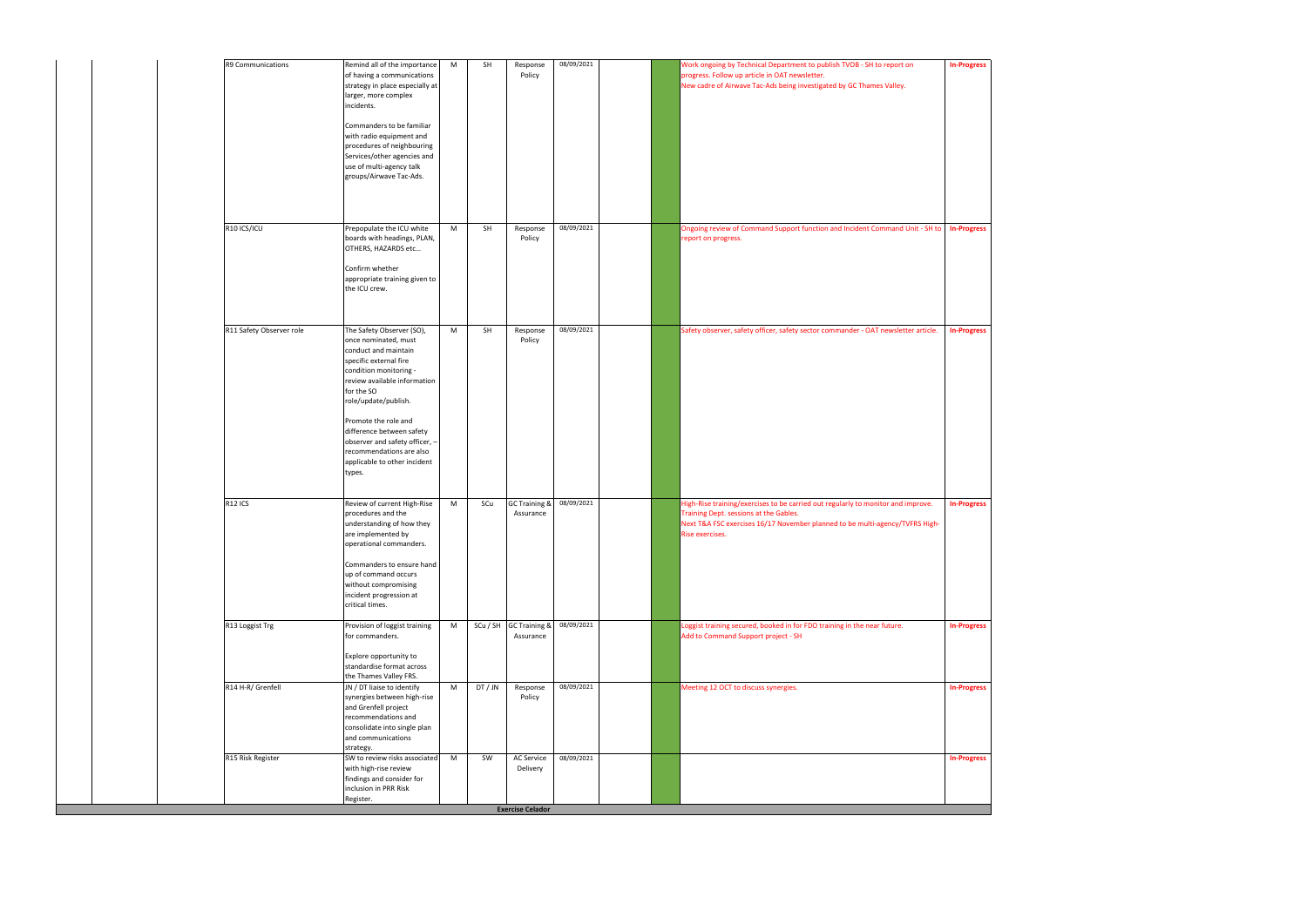|    | <b>Ex Celador</b><br>collecting incorporations are proposed to the fine attend-<br>decay (total for executivation, are that are alongstored by an<br>tie der kantings af in med 14 dat 1400 der han dered demonster met<br>Nationale Parisig hans hiele Easten Stadius af die derende af han<br>The nationale at the fire Group College in Munday of Karak |     | Mass Casualty Ex   R3 Communications / BA Stage II | Promote BA comms strategy<br>particularly when operating<br>with 2 or more separate<br>BAECPs.<br>Review of how BA Stage II<br>procedures are implemented<br>by operational commanders. | M |          | SCu / DG GC Training &<br>Assurance                | 08/09/2021            |          |                                                                                                                                                                                                                                                                         | Regular training/exercises to be carried out regularly to monitor and improve.                                                                                                                                                                                                                                                                                                                                                   |                                                                                                                                                                                                                                                                                                                                                                                                                                                                                                                                                                                                                                                                                                       | <b>In-Progress</b> |
|----|------------------------------------------------------------------------------------------------------------------------------------------------------------------------------------------------------------------------------------------------------------------------------------------------------------------------------------------------------------|-----|----------------------------------------------------|-----------------------------------------------------------------------------------------------------------------------------------------------------------------------------------------|---|----------|----------------------------------------------------|-----------------------|----------|-------------------------------------------------------------------------------------------------------------------------------------------------------------------------------------------------------------------------------------------------------------------------|----------------------------------------------------------------------------------------------------------------------------------------------------------------------------------------------------------------------------------------------------------------------------------------------------------------------------------------------------------------------------------------------------------------------------------|-------------------------------------------------------------------------------------------------------------------------------------------------------------------------------------------------------------------------------------------------------------------------------------------------------------------------------------------------------------------------------------------------------------------------------------------------------------------------------------------------------------------------------------------------------------------------------------------------------------------------------------------------------------------------------------------------------|--------------------|
|    |                                                                                                                                                                                                                                                                                                                                                            |     | R4 2IC Roles / Responsibilities                    | Promote the importance of<br>ICs giving clear briefing to<br>include specific roles and<br>responsibilities expected of<br>commanders                                                   | M | SCu / JN | <b>GC Training &amp;</b><br>Assurance              | 08/09/2021            |          | Follow up article in OAT newsletter.                                                                                                                                                                                                                                    |                                                                                                                                                                                                                                                                                                                                                                                                                                  |                                                                                                                                                                                                                                                                                                                                                                                                                                                                                                                                                                                                                                                                                                       | <b>In-Progress</b> |
|    |                                                                                                                                                                                                                                                                                                                                                            |     | R5 Hose Management                                 | Review training and<br>reinforce the importance of<br>managing firefighting media<br>(Branch and Hose) for<br>subsequent crew particularly<br>in a BA environment.                      | M |          | SCu / DG GC Training &<br>Assurance                | 08/09/2021            |          |                                                                                                                                                                                                                                                                         | Regular training/exercises to be carried out regularly to monitor and improve.                                                                                                                                                                                                                                                                                                                                                   |                                                                                                                                                                                                                                                                                                                                                                                                                                                                                                                                                                                                                                                                                                       | <b>In-Progress</b> |
|    |                                                                                                                                                                                                                                                                                                                                                            |     | R6 Debriefing BA crews                             | Promote the importance of<br>receiving critical information<br>from exiting BA teams. More<br>efficient use of BA debriefs.<br>Follow up article in OAT<br>newsletter.                  | M | SCu / JN | Operational<br>Assurance                           | 08/09/2021            |          | Follow up article in OAT newsletter.                                                                                                                                                                                                                                    |                                                                                                                                                                                                                                                                                                                                                                                                                                  |                                                                                                                                                                                                                                                                                                                                                                                                                                                                                                                                                                                                                                                                                                       | <b>In-Progress</b> |
|    |                                                                                                                                                                                                                                                                                                                                                            |     |                                                    |                                                                                                                                                                                         |   |          | Grenfell Gap analysis (Grenfell project programme) |                       |          |                                                                                                                                                                                                                                                                         |                                                                                                                                                                                                                                                                                                                                                                                                                                  |                                                                                                                                                                                                                                                                                                                                                                                                                                                                                                                                                                                                                                                                                                       |                    |
| 41 | <b>Grenfell project</b><br>programme                                                                                                                                                                                                                                                                                                                       | All | Recommendation                                     | OAIP will hold an overview of<br>all actions contained within<br>the Grenfell Project<br>Programme                                                                                      | M | DT       | Response<br>Policy<br>Kerslake Gap Analysis Report | 08/12/2020 As per Gap | Analysis | 1 In-progress<br>2 In-progress<br>3 In-progress<br>4 In-progress<br>5 In-progress<br>6 In-progress<br>7 Complete<br>8 In-progress<br>9 In-progress<br>10 In-progress<br>11 In-progress<br>12 Complete<br>13 Complete<br>14 In-progress<br>15 Complete<br>16 In-progress | 17 In-progress<br>18 Complete<br>19 In-progress<br>20 In-progress<br>21 In-progress<br>22 In-progress<br>23 Complete<br>24 Complete<br>25 In-progress<br>26 Complete<br>27 In-progress<br>28 Complete<br>29 In-progress<br>30 Prepared for change<br>31 In-progress<br>to wait for external change first i.e. legislation<br>meetings. 31/08/2021 DT: Not yet complete<br>those not dependent on future changes to legislation). | 32 In-progress<br>33 Prepared for change<br>34 Complete<br>35 Prepared for change<br>36 In-progress<br>37 In-progress<br>38 In-progress<br>39 In-progress<br>40 Complete<br>41 Complete<br>42 Complete<br>43 Complete<br>44 In-progress<br>45 Complete<br>46 In-progress<br>KEY-Prepared for change =BFRS is ready to change procedure/policy however has<br>OAG 26/5/2021 - SC / DT to liaise re: alignment of reporting for Overview & Audit<br>08/09/2021 DT: annual leave and BA project commitments have slowed progress<br>over the summer period. However, DT would liaise with Phill Mould to provide CB<br>with forecast completion dates for the actionable elements of the programme (i.e. | <b>In-Progress</b> |